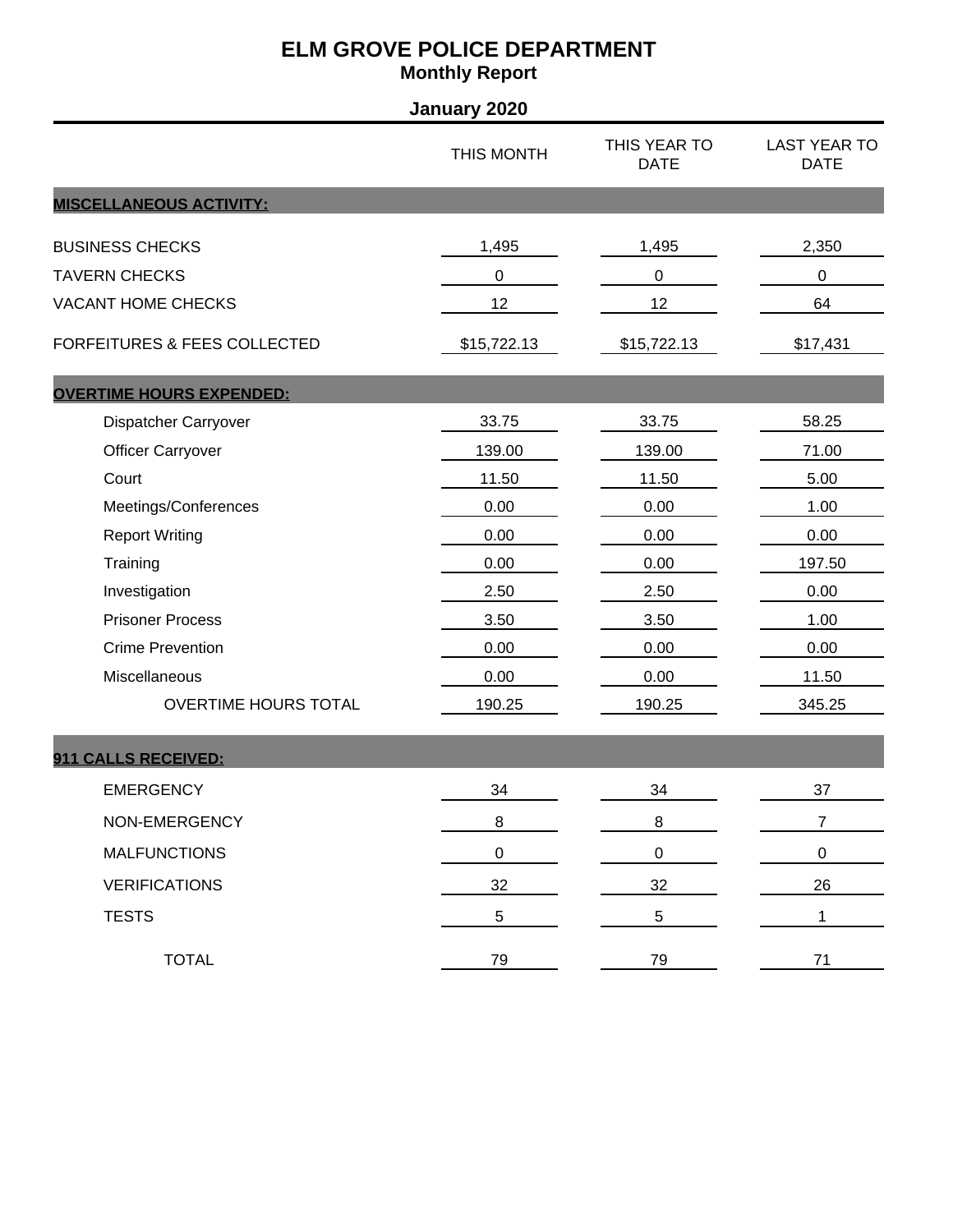| <b>February 2020</b>                    |                             |                             |                                    |  |
|-----------------------------------------|-----------------------------|-----------------------------|------------------------------------|--|
|                                         | THIS MONTH                  | THIS YEAR TO<br><b>DATE</b> | <b>LAST YEAR TO</b><br><b>DATE</b> |  |
| <b>MISCELLANEOUS ACTIVITY:</b>          |                             |                             |                                    |  |
| <b>BUSINESS CHECKS</b>                  | 1,652                       | 3,147                       | 4,220                              |  |
| <b>TAVERN CHECKS</b>                    | $\overline{c}$              | $\overline{c}$              | $\,0\,$                            |  |
| <b>VACANT HOME CHECKS</b>               | 156                         | 168                         | 134                                |  |
| <b>FORFEITURES &amp; FEES COLLECTED</b> | 12,577.06<br>$\mathfrak{F}$ | \$28,299.19                 | \$34,567.85                        |  |
| <b>OVERTIME HOURS EXPENDED:</b>         |                             |                             |                                    |  |
| Dispatcher Carryover                    | 32.75                       | 66.50                       | 107.00                             |  |
| <b>Officer Carryover</b>                | 79.50                       | 218.50                      | 113.50                             |  |
| Court                                   | 7.50                        | 19.00                       | 17.50                              |  |
| Meetings/Conferences                    | 6.00                        | 6.00                        | 1.00                               |  |
| <b>Report Writing</b>                   | 3.00                        | 3.00                        | 1.00                               |  |
| Training                                | 12.00                       | 12.00                       | 345.00                             |  |
| Investigation                           | 5.50                        | 8.00                        | 14.00                              |  |
| <b>Prisoner Process</b>                 | 2.50                        | 6.00                        | 3.00                               |  |
| <b>Crime Prevention</b>                 | 0.00                        | 0.00                        | 0.00                               |  |
| Miscellaneous                           | 2.50                        | 2.50                        | 11.50                              |  |
| OVERTIME HOURS TOTAL                    | 151.25                      | 341.50                      | 613.50                             |  |
| 911 CALLS RECEIVED:                     |                             |                             |                                    |  |
| <b>EMERGENCY</b>                        | 32                          | 66                          | 57                                 |  |
| NON-EMERGENCY                           | $\overline{\mathbf{4}}$     | 12                          | 19                                 |  |
| <b>MALFUNCTIONS</b>                     | 0                           | $\pmb{0}$                   | $\pmb{0}$                          |  |
| <b>VERIFICATIONS</b>                    | 29                          | 61                          | 40                                 |  |
| <b>TESTS</b>                            | 5                           | $10$                        | $\sqrt{3}$                         |  |
| <b>TOTAL</b>                            | 70                          | 149                         | 119                                |  |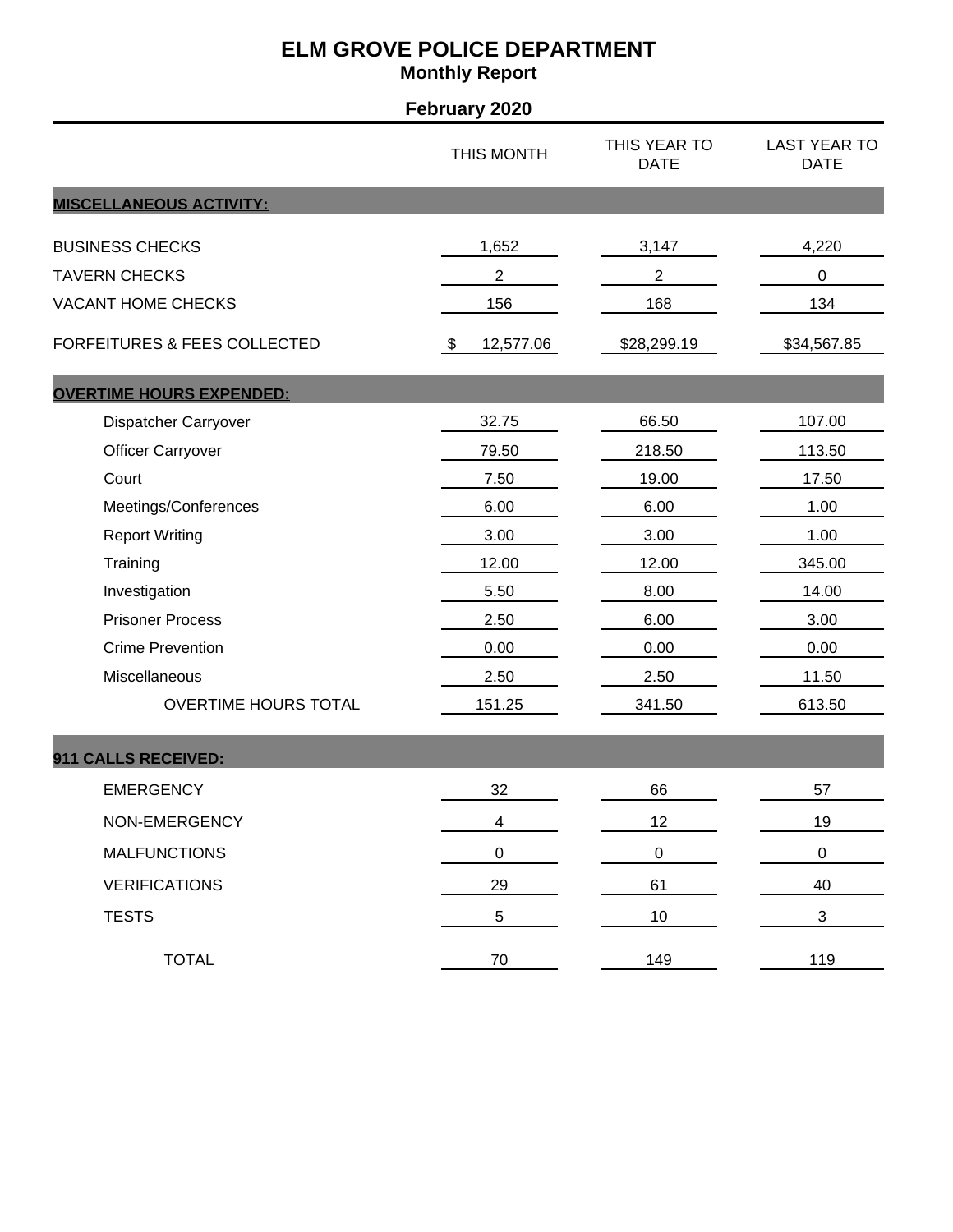|                                         | <b>March 2020</b>       |                             |                                    |
|-----------------------------------------|-------------------------|-----------------------------|------------------------------------|
|                                         | THIS MONTH              | THIS YEAR TO<br><b>DATE</b> | <b>LAST YEAR TO</b><br><b>DATE</b> |
| <b>MISCELLANEOUS ACTIVITY:</b>          |                         |                             |                                    |
| <b>BUSINESS CHECKS</b>                  | 2,915                   | 6,062                       | 6,917                              |
| <b>TAVERN CHECKS</b>                    | $\overline{c}$          | 4                           | $\,$ 5 $\,$                        |
| <b>VACANT HOME CHECKS</b>               | 115                     | 283                         | 231                                |
| <b>FORFEITURES &amp; FEES COLLECTED</b> | \$26,372.36             | \$54,671.55                 | \$<br>59,359.54                    |
| <b>OVERTIME HOURS EXPENDED:</b>         |                         |                             |                                    |
| Dispatcher Carryover                    | 33.50                   | 100.00                      | 140.75                             |
| <b>Officer Carryover</b>                | 140.00                  | 358.50                      | 329.00                             |
| Court                                   | 5.00                    | 24.00                       | 25.50                              |
| Meetings/Conferences                    | 0.00                    | 6.00                        | 17.00                              |
| <b>Report Writing</b>                   | 11.50                   | 14.50                       | 2.00                               |
| Training                                | 39.00                   | 51.00                       | 355.00                             |
| Investigation                           | 14.00                   | 22.00                       | 15.00                              |
| <b>Prisoner Process</b>                 | 6.50                    | 12.50                       | 9.00                               |
| <b>Crime Prevention</b>                 | 0.00                    | 0.00                        | 3.50                               |
| Miscellaneous                           | 0.00                    | 2.50                        | 14.00                              |
| <b>OVERTIME HOURS TOTAL</b>             | 249.50                  | 591.00                      | 910.75                             |
| 911 CALLS RECEIVED:                     |                         |                             |                                    |
| <b>EMERGENCY</b>                        | 32                      | 98                          | 88                                 |
| NON-EMERGENCY                           | $\mathfrak{S}$          | 15                          | 25                                 |
| <b>MALFUNCTIONS</b>                     | $\pmb{0}$               | $\pmb{0}$                   | $\pmb{0}$                          |
| <b>VERIFICATIONS</b>                    | 23                      | 84                          | 64                                 |
| <b>TESTS</b>                            | $\overline{\mathbf{4}}$ | 14                          | 5                                  |
| <b>TOTAL</b>                            | 62                      | 211                         | 182                                |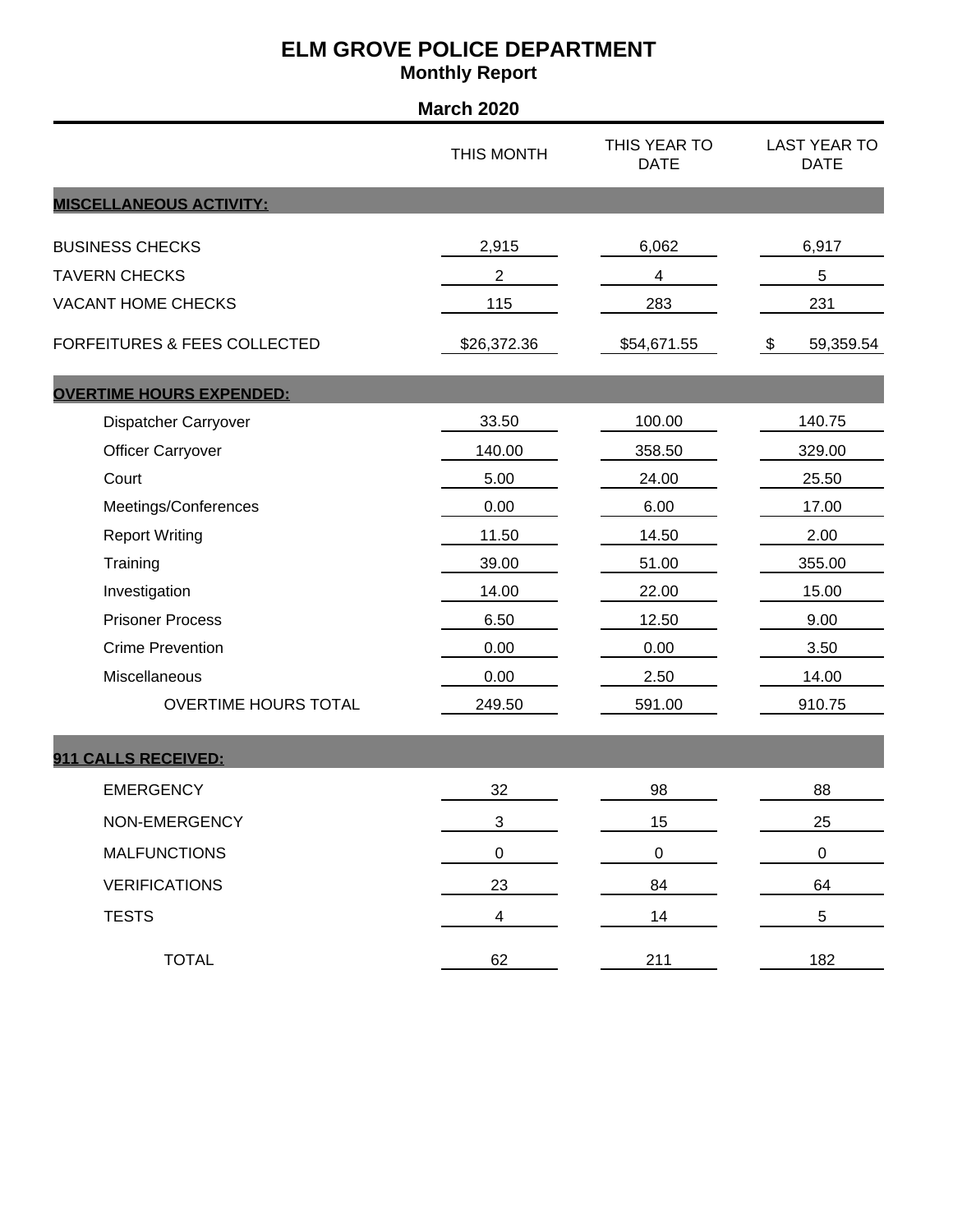|                                 | <b>April 2020</b> |                             |                                    |
|---------------------------------|-------------------|-----------------------------|------------------------------------|
|                                 | THIS MONTH        | THIS YEAR TO<br><b>DATE</b> | <b>LAST YEAR TO</b><br><b>DATE</b> |
| <b>MISCELLANEOUS ACTIVITY:</b>  |                   |                             |                                    |
| <b>BUSINESS CHECKS</b>          | 3,447             | 9,509                       | 10,141                             |
| <b>TAVERN CHECKS</b>            | 0                 | $\overline{\mathcal{A}}$    | 8                                  |
| <b>VACANT HOME CHECKS</b>       | 72                | 355                         | 329                                |
| FORFEITURES & FEES COLLECTED    | \$11,726.52       | \$66,398.07                 | 83,008.12<br>\$                    |
| <b>OVERTIME HOURS EXPENDED:</b> |                   |                             |                                    |
| Dispatcher Carryover            | 27.25             | 127.25                      | 166.00                             |
| <b>Officer Carryover</b>        | 64.50             | 423.00                      | 345.00                             |
| Court                           | 0.00              | 24.00                       | 28.50                              |
| Meetings/Conferences            | 0.00              | 6.00                        | 17.00                              |
| <b>Report Writing</b>           | 8.00              | 22.50                       | 2.00                               |
| Training                        | 0.00              | 51.00                       | 391.50                             |
| Investigation                   | 2.50              | 24.50                       | 16.50                              |
| <b>Prisoner Process</b>         | 11.00             | 23.50                       | 9.00                               |
| <b>Crime Prevention</b>         | 0.00              | 0.00                        | 24.50                              |
| Miscellaneous                   | 0.00              | 2.50                        | 20.00                              |
| <b>OVERTIME HOURS TOTAL</b>     | 113.25            | 704.25                      | 1,020.00                           |
| 911 CALLS RECEIVED:             |                   |                             |                                    |
| <b>EMERGENCY</b>                | 16                | 114                         | 104                                |
| NON-EMERGENCY                   | 6                 | 21                          | 34                                 |
| <b>MALFUNCTIONS</b>             | 0                 | $\pmb{0}$                   | $\pmb{0}$                          |
| <b>VERIFICATIONS</b>            | 23                | 107                         | 84                                 |
| <b>TESTS</b>                    | $\overline{2}$    | 16                          | 10                                 |
| <b>TOTAL</b>                    | 47                | 258                         | 232                                |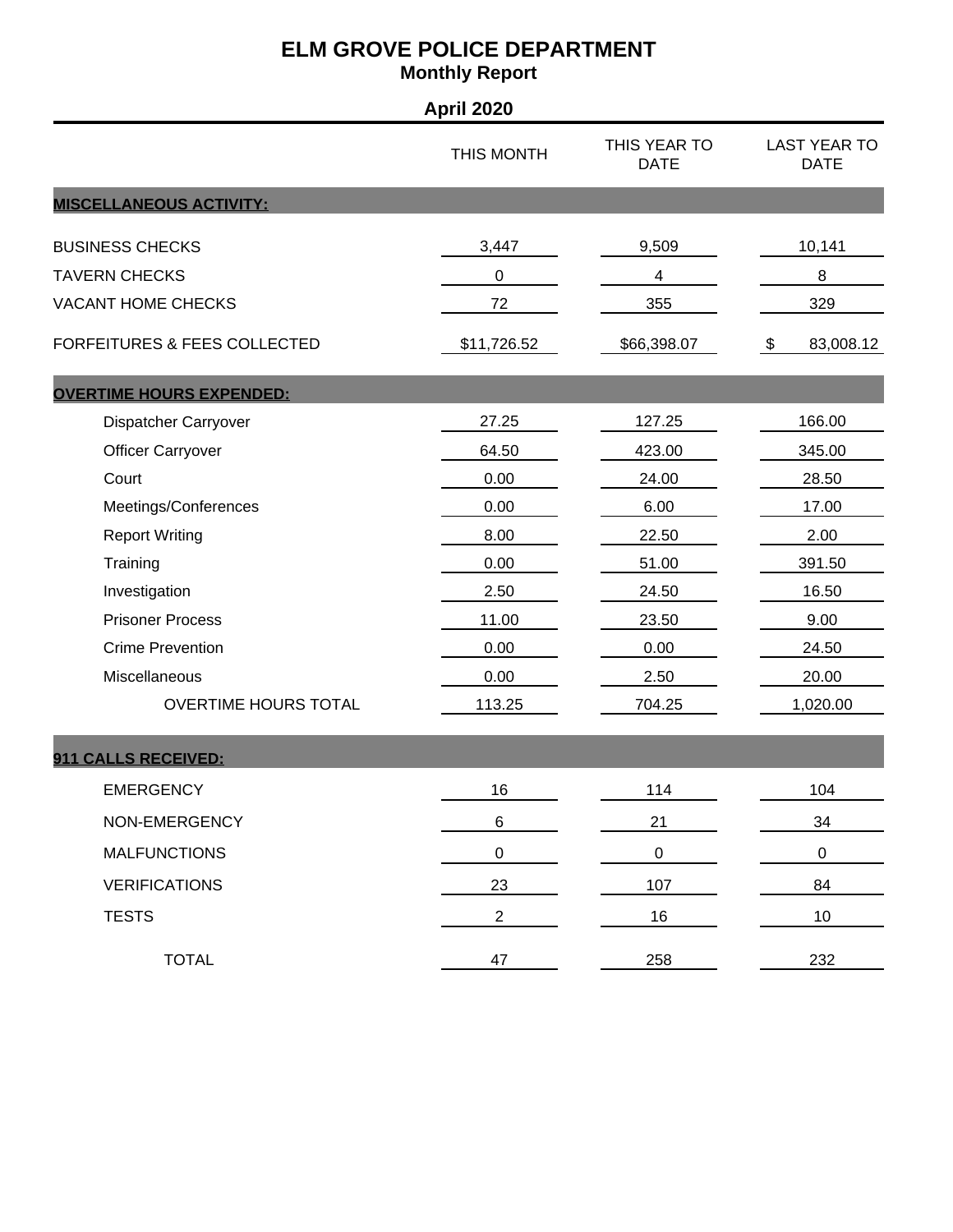| <b>May 2020</b>                         |                  |                             |                                    |  |
|-----------------------------------------|------------------|-----------------------------|------------------------------------|--|
|                                         | THIS MONTH       | THIS YEAR TO<br><b>DATE</b> | <b>LAST YEAR TO</b><br><b>DATE</b> |  |
| <b>MISCELLANEOUS ACTIVITY:</b>          |                  |                             |                                    |  |
| <b>BUSINESS CHECKS</b>                  | 3,833            | 13,342                      | 12,810                             |  |
| <b>TAVERN CHECKS</b>                    | 0                | 4                           | 10                                 |  |
| <b>VACANT HOME CHECKS</b>               | 37               | 392                         | 363                                |  |
| <b>FORFEITURES &amp; FEES COLLECTED</b> | \$8,871.56       | \$75,269.63                 | \$<br>98,526.26                    |  |
| <b>OVERTIME HOURS EXPENDED:</b>         |                  |                             |                                    |  |
| Dispatcher Carryover                    | 112.50           | 239.75                      | 234.50                             |  |
| <b>Officer Carryover</b>                | 123.00           | 546.00                      | 458.50                             |  |
| Court                                   | 2.50             | 26.50                       | 36.00                              |  |
| Meetings/Conferences                    | 9.00             | 15.00                       | 17.00                              |  |
| <b>Report Writing</b>                   | 0.00             | 22.50                       | 4.00                               |  |
| Training                                | 0.00             | 51.00                       | 438.50                             |  |
| Investigation                           | 1.00             | 25.50                       | 20.00                              |  |
| <b>Prisoner Process</b>                 | 1.50             | 25.00                       | 11.00                              |  |
| <b>Crime Prevention</b>                 | 0.00             | 0.00                        | 52.50                              |  |
| Miscellaneous                           | 13.00            | 15.50                       | 20.00                              |  |
| OVERTIME HOURS TOTAL                    | 262.50           | 966.75                      | 1,292.00                           |  |
| 911 CALLS RECEIVED:                     |                  |                             |                                    |  |
| <b>EMERGENCY</b>                        | 22               | 136                         | 140                                |  |
| NON-EMERGENCY                           | $\boldsymbol{9}$ | 30                          | 46                                 |  |
| <b>MALFUNCTIONS</b>                     | $\pmb{0}$        | $\pmb{0}$                   | $\boldsymbol{0}$                   |  |
| <b>VERIFICATIONS</b>                    | 43               | 150                         | 115                                |  |
| <b>TESTS</b>                            | 3                | 19                          | 11                                 |  |
| <b>TOTAL</b>                            | $77 \,$          | 335                         | 312                                |  |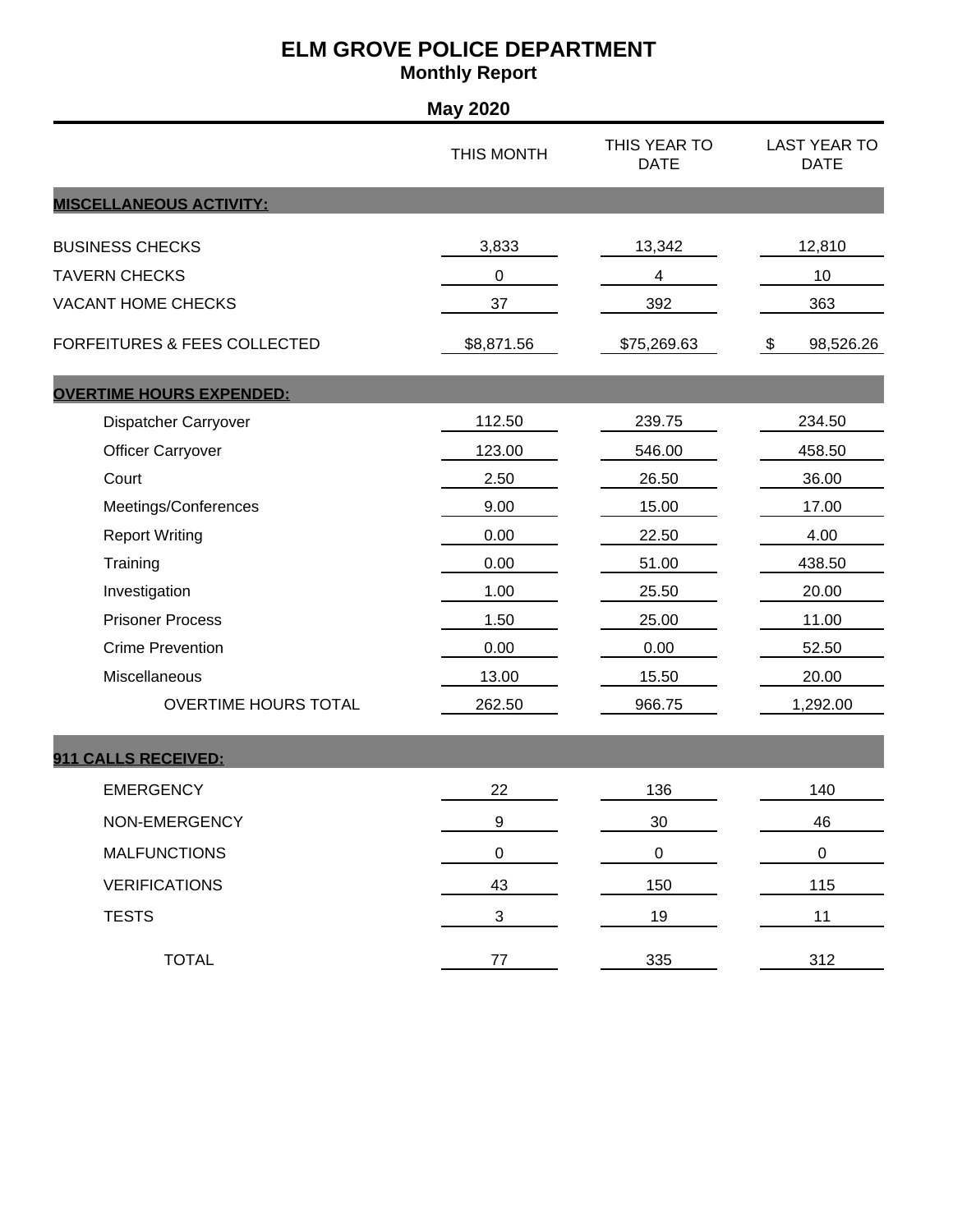|                                         | <b>June 2020</b> |                             |                                    |
|-----------------------------------------|------------------|-----------------------------|------------------------------------|
|                                         | THIS MONTH       | THIS YEAR TO<br><b>DATE</b> | <b>LAST YEAR TO</b><br><b>DATE</b> |
| <b>MISCELLANEOUS ACTIVITY:</b>          |                  |                             |                                    |
| <b>BUSINESS CHECKS</b>                  | 3,691            | 17,033                      | 14,759                             |
| <b>TAVERN CHECKS</b>                    | 6                | 10                          | 11                                 |
| <b>VACANT HOME CHECKS</b>               | 21               | 413                         | 388                                |
| <b>FORFEITURES &amp; FEES COLLECTED</b> | \$13,949.14      | \$89,218.77                 | 118,205.67<br>\$                   |
| <b>OVERTIME HOURS EXPENDED:</b>         |                  |                             |                                    |
| Dispatcher Carryover                    | 110.75           | 350.50                      | 350.25                             |
| <b>Officer Carryover</b>                | 209.50           | 755.50                      | 576.00                             |
| Court                                   | 7.50             | 34.00                       | 44.00                              |
| Meetings/Conferences                    | 0.00             | 15.00                       | 17.00                              |
| <b>Report Writing</b>                   | 2.00             | 24.50                       | 5.00                               |
| Training                                | 0.00             | 51.00                       | 480.50                             |
| Investigation                           | 1.50             | 27.00                       | 20.00                              |
| <b>Prisoner Process</b>                 | 7.50             | 32.50                       | 11.50                              |
| <b>Crime Prevention</b>                 | 0.00             | 0.00                        | 68.00                              |
| Miscellaneous                           | 0.00             | 15.50                       | 23.00                              |
| OVERTIME HOURS TOTAL                    | 338.75           | 1,305.50                    | 1,595.25                           |
| 911 CALLS RECEIVED:                     |                  |                             |                                    |
| <b>EMERGENCY</b>                        | 24               | 160                         | 153                                |
| NON-EMERGENCY                           | $\,6$            | 36                          | 56                                 |
| <b>MALFUNCTIONS</b>                     | $\pmb{0}$        | $\pmb{0}$                   | $\pmb{0}$                          |
| <b>VERIFICATIONS</b>                    | 40               | 190                         | 151                                |
| <b>TESTS</b>                            | $\sqrt{3}$       | 22                          | 12                                 |
| <b>TOTAL</b>                            | $73\,$           | 408                         | 372                                |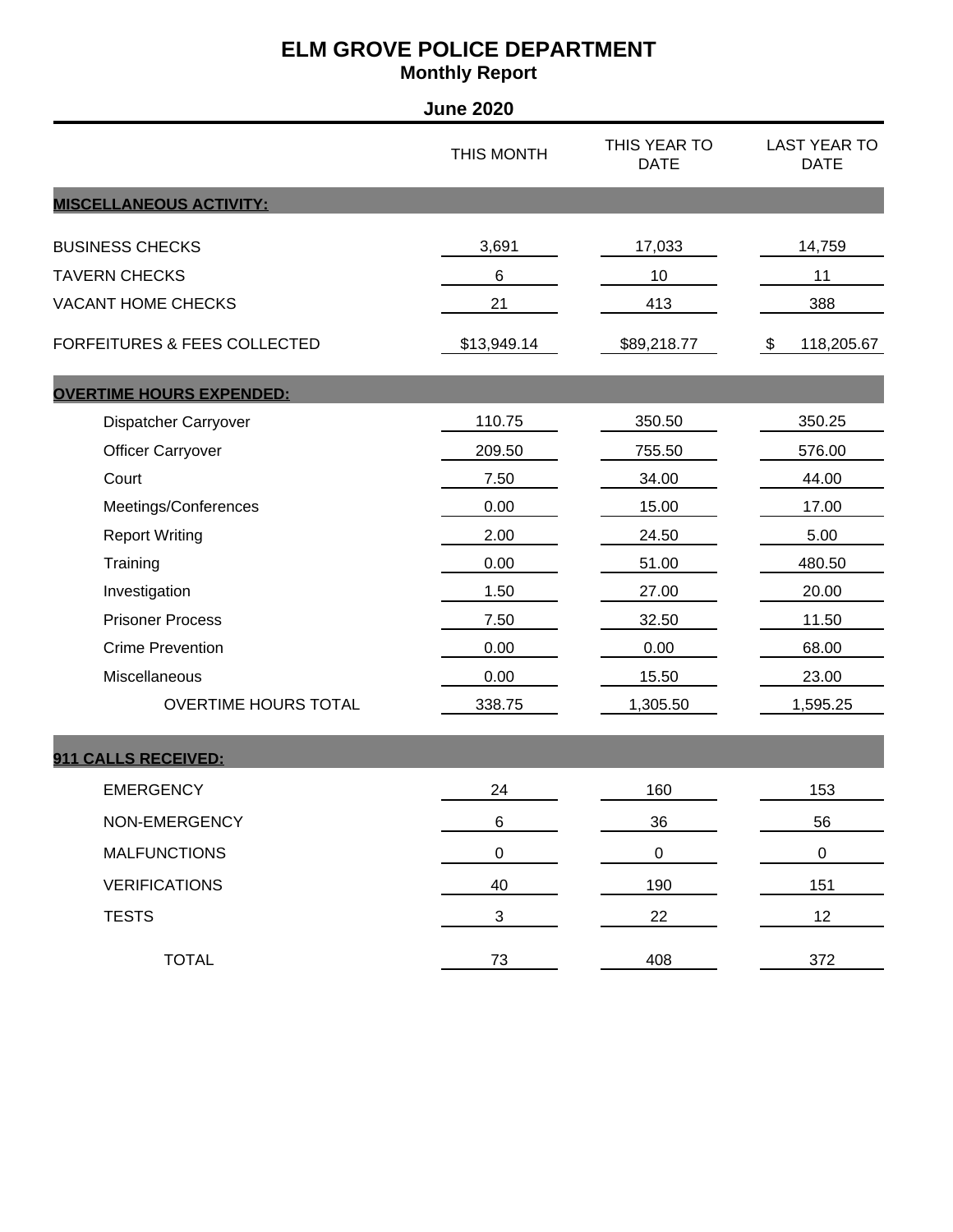|                                         | <b>July 2020</b> |                             |                                    |
|-----------------------------------------|------------------|-----------------------------|------------------------------------|
|                                         | THIS MONTH       | THIS YEAR TO<br><b>DATE</b> | <b>LAST YEAR TO</b><br><b>DATE</b> |
| <b>MISCELLANEOUS ACTIVITY:</b>          |                  |                             |                                    |
| <b>BUSINESS CHECKS</b>                  | 4,113            | 21,146                      | 15,711                             |
| <b>TAVERN CHECKS</b>                    | 5                | 15                          | 12                                 |
| <b>VACANT HOME CHECKS</b>               | 27               | 440                         | 423                                |
| <b>FORFEITURES &amp; FEES COLLECTED</b> | \$15,158.79      | \$104,377.56                | \$<br>130,258.74                   |
| <b>OVERTIME HOURS EXPENDED:</b>         |                  |                             |                                    |
| Dispatcher Carryover                    | 42.25            | 392.75                      | 413.75                             |
| <b>Officer Carryover</b>                | 202.00           | 957.50                      | 957.00                             |
| Court                                   | 2.50             | 36.50                       | 44.00                              |
| Meetings/Conferences                    | 0.00             | 15.00                       | 17.00                              |
| <b>Report Writing</b>                   | 6.00             | 30.50                       | 14.00                              |
| Training                                | 0.00             | 51.00                       | 488.50                             |
| Investigation                           | 4.00             | 31.00                       | 25.00                              |
| <b>Prisoner Process</b>                 | 0.50             | 33.00                       | 11.50                              |
| <b>Crime Prevention</b>                 | 0.00             | 0.00                        | 68.00                              |
| Miscellaneous                           | 2.00             | 17.50                       | 34.50                              |
| OVERTIME HOURS TOTAL                    | 259.25           | 1,564.75                    | 2,073.25                           |
| 911 CALLS RECEIVED:                     |                  |                             |                                    |
| <b>EMERGENCY</b>                        | 26               | 186                         | 177                                |
| NON-EMERGENCY                           | $\overline{7}$   | 43                          | 70                                 |
| <b>MALFUNCTIONS</b>                     | $\pmb{0}$        | $\pmb{0}$                   | $\boldsymbol{0}$                   |
| <b>VERIFICATIONS</b>                    | 34               | 224                         | 188                                |
| <b>TESTS</b>                            | $\,6$            | 28                          | 16                                 |
| <b>TOTAL</b>                            | 73               | 481                         | 451                                |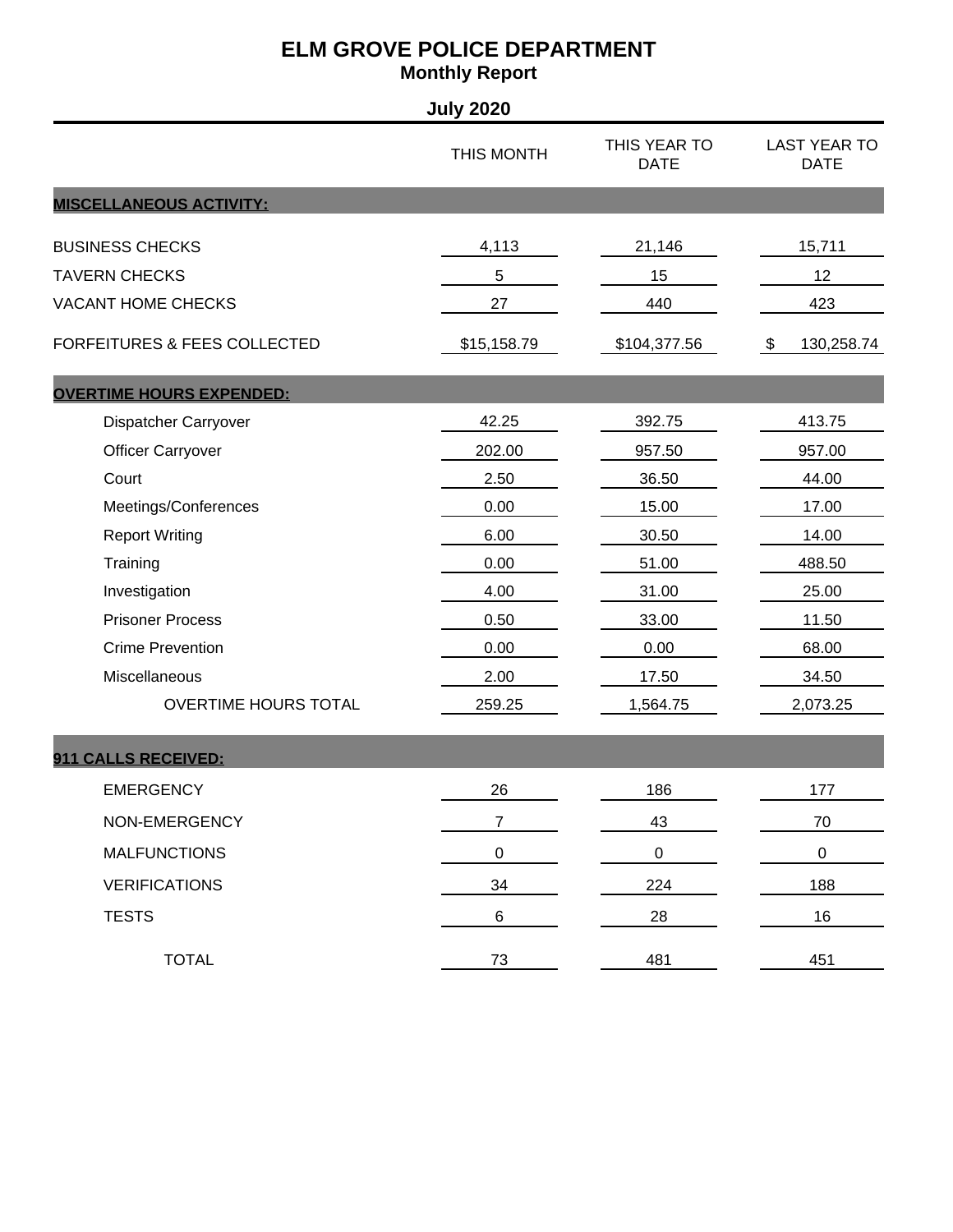| <b>August 2020</b>                      |                |                             |                                    |  |
|-----------------------------------------|----------------|-----------------------------|------------------------------------|--|
|                                         | THIS MONTH     | THIS YEAR TO<br><b>DATE</b> | <b>LAST YEAR TO</b><br><b>DATE</b> |  |
| <b>MISCELLANEOUS ACTIVITY:</b>          |                |                             |                                    |  |
| <b>BUSINESS CHECKS</b>                  | 3,798          | 24,944                      | 17,023                             |  |
| <b>TAVERN CHECKS</b>                    | $\overline{c}$ | 17                          | 24                                 |  |
| <b>VACANT HOME CHECKS</b>               | 31             | 471                         | 461                                |  |
| <b>FORFEITURES &amp; FEES COLLECTED</b> | \$16,216.33    | \$120,593.89                | 143,191.88<br>\$                   |  |
| <b>OVERTIME HOURS EXPENDED:</b>         |                |                             |                                    |  |
| Dispatcher Carryover                    | 24.50          | 417.25                      | 549.00                             |  |
| <b>Officer Carryover</b>                | 203.50         | 1,161.00                    | 1,206.00                           |  |
| Court                                   | 10.50          | 47.00                       | 49.50                              |  |
| Meetings/Conferences                    | 0.00           | 15.00                       | 17.50                              |  |
| <b>Report Writing</b>                   | 0.00           | 30.50                       | 14.00                              |  |
| Training                                | 56.00          | 107.00                      | 514.50                             |  |
| Investigation                           | 0.00           | 31.00                       | 39.00                              |  |
| <b>Prisoner Process</b>                 | 0.00           | 33.00                       | 17.00                              |  |
| <b>Crime Prevention</b>                 | 0.00           | 0.00                        | 68.00                              |  |
| Miscellaneous                           | 5.50           | 23.00                       | 34.50                              |  |
| <b>OVERTIME HOURS TOTAL</b>             | 300.00         | 1,864.75                    | 2,509.00                           |  |
| 911 CALLS RECEIVED:                     |                |                             |                                    |  |
| <b>EMERGENCY</b>                        | 18             | 204                         | 195                                |  |
| NON-EMERGENCY                           | 11             | 54                          | 83                                 |  |
| <b>MALFUNCTIONS</b>                     | $\pmb{0}$      | $\mathsf 0$                 | $\boldsymbol{0}$                   |  |
| <b>VERIFICATIONS</b>                    | 40             | 264                         | 214                                |  |
| <b>TESTS</b>                            | 5              | 33                          | 18                                 |  |
| <b>TOTAL</b>                            | 74             | 555                         | 510                                |  |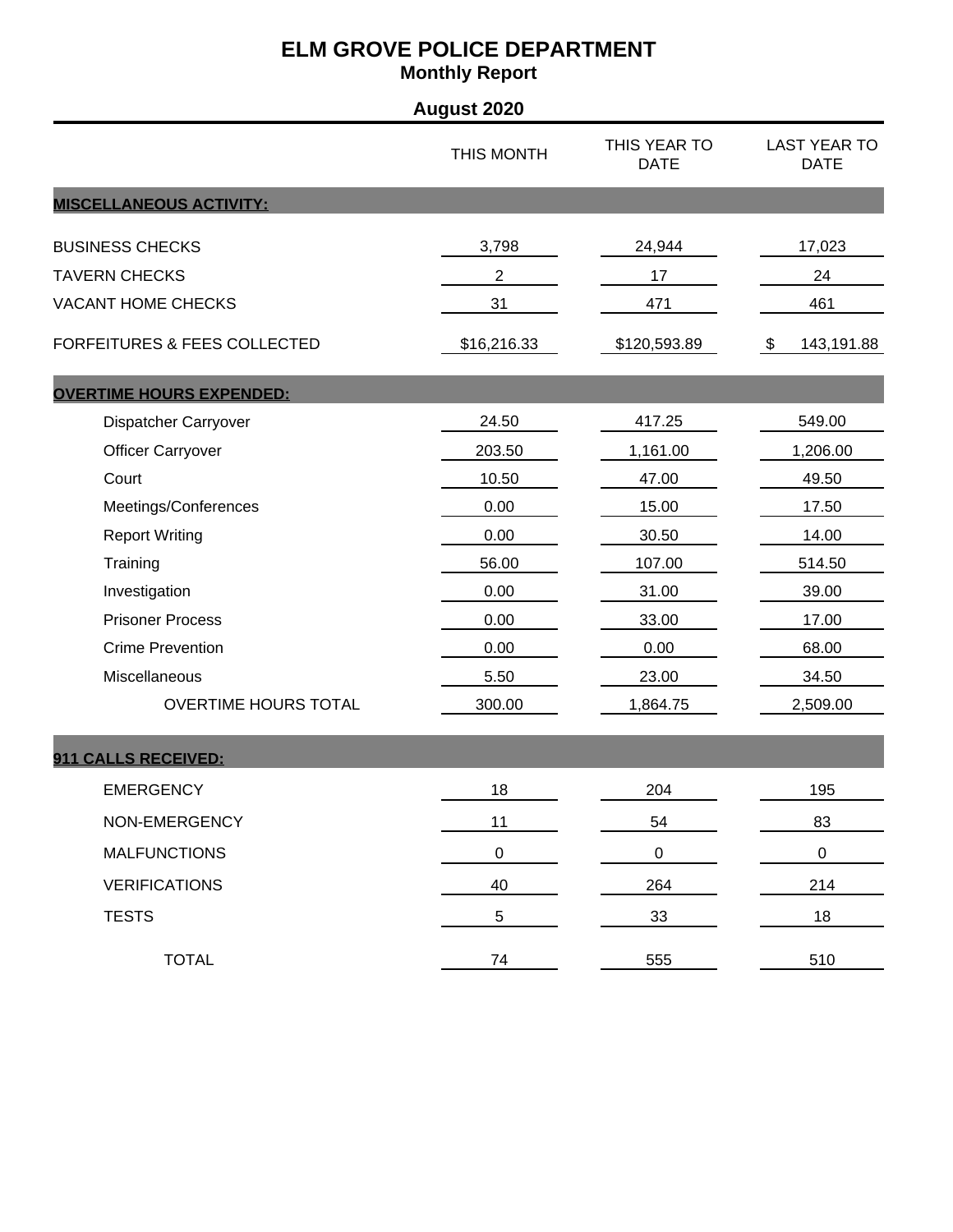| September 2020                          |                           |                             |                                    |
|-----------------------------------------|---------------------------|-----------------------------|------------------------------------|
|                                         | THIS MONTH                | THIS YEAR TO<br><b>DATE</b> | <b>LAST YEAR TO</b><br><b>DATE</b> |
| <b>MISCELLANEOUS ACTIVITY:</b>          |                           |                             |                                    |
| <b>BUSINESS CHECKS</b>                  | 3,583                     | 28,527                      | 18,465                             |
| <b>TAVERN CHECKS</b>                    | $\overline{c}$            | 19                          | 26                                 |
| <b>VACANT HOME CHECKS</b>               | 15                        | 486                         | 464                                |
| <b>FORFEITURES &amp; FEES COLLECTED</b> | \$11,878.29               | \$132,472.18                | \$157,511.56                       |
| <b>OVERTIME HOURS EXPENDED:</b>         |                           |                             |                                    |
| Dispatcher Carryover                    | 68.25                     | 485.50                      | 605.00                             |
| <b>Officer Carryover</b>                | 188.00                    | 1,349.00                    | 1,486.50                           |
| Court                                   | 2.50                      | 49.50                       | 52.00                              |
| Meetings/Conferences                    | 0.50                      | 15.50                       | 17.50                              |
| <b>Report Writing</b>                   | 3.00                      | 33.50                       | 14.00                              |
| Training                                | 33.00                     | 140.00                      | 541.00                             |
| Investigation                           | 3.00                      | 34.00                       | 39.50                              |
| <b>Prisoner Process</b>                 | 3.00                      | 36.00                       | 17.00                              |
| <b>Crime Prevention</b>                 | 0.00                      | 0.00                        | 68.00                              |
| Miscellaneous                           | 0.00                      | 23.00                       | 37.00                              |
| <b>OVERTIME HOURS TOTAL</b>             | 301.25                    | 2,166.00                    | 2,877.50                           |
| 911 CALLS RECEIVED:                     |                           |                             |                                    |
| <b>EMERGENCY</b>                        | 41                        | 245                         | 215                                |
| NON-EMERGENCY                           | $\boldsymbol{9}$          | 63                          | 94                                 |
| <b>MALFUNCTIONS</b>                     | $\pmb{0}$                 | $\pmb{0}$                   | $\pmb{0}$                          |
| <b>VERIFICATIONS</b>                    | 32                        | 296                         | 244                                |
| <b>TESTS</b>                            | $\ensuremath{\mathsf{3}}$ | 36                          | 24                                 |
| <b>TOTAL</b>                            | 85                        | 640                         | 577                                |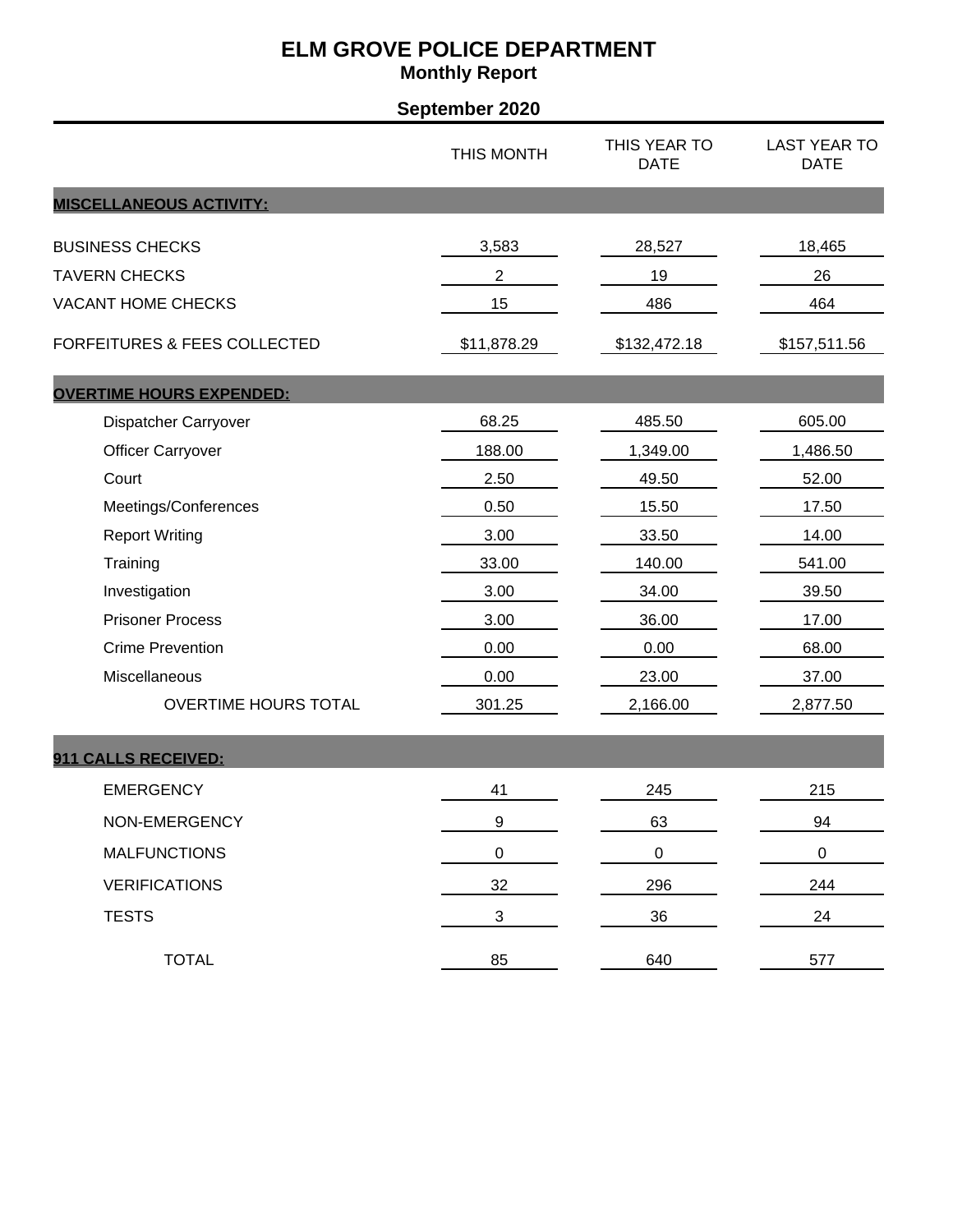|                                         | October 2020   |                             |                                    |
|-----------------------------------------|----------------|-----------------------------|------------------------------------|
|                                         | THIS MONTH     | THIS YEAR TO<br><b>DATE</b> | <b>LAST YEAR TO</b><br><b>DATE</b> |
| <b>MISCELLANEOUS ACTIVITY:</b>          |                |                             |                                    |
| <b>BUSINESS CHECKS</b>                  | 3,858          | 32,385                      | 19,750                             |
| <b>TAVERN CHECKS</b>                    | 0              | 19                          | 26                                 |
| <b>VACANT HOME CHECKS</b>               | 19             | 505                         | 477                                |
| <b>FORFEITURES &amp; FEES COLLECTED</b> | \$11,719.97    | \$144,192.15                | \$174,377.09                       |
| <b>OVERTIME HOURS EXPENDED:</b>         |                |                             |                                    |
| Dispatcher Carryover                    | 54.75          | 540.25                      | 693.00                             |
| <b>Officer Carryover</b>                | 104.00         | 1,453.00                    | 1,734.50                           |
| Court                                   | 8.00           | 57.50                       | 63.00                              |
| Meetings/Conferences                    | 6.00           | 21.50                       | 17.50                              |
| <b>Report Writing</b>                   | 0.00           | 33.50                       | 14.00                              |
| Training                                | 10.50          | 150.50                      | 541.00                             |
| Investigation                           | 0.50           | 34.50                       | 40.50                              |
| <b>Prisoner Process</b>                 | 0.00           | 36.00                       | 19.50                              |
| <b>Crime Prevention</b>                 | 83.50          | 83.50                       | 68.00                              |
| Miscellaneous                           | 10.50          | 33.50                       | 46.50                              |
| <b>OVERTIME HOURS TOTAL</b>             | 277.75         | 2,443.75                    | 3,237.50                           |
| 911 CALLS RECEIVED:                     |                |                             |                                    |
| <b>EMERGENCY</b>                        | 24             | 269                         | 228                                |
| NON-EMERGENCY                           | $\overline{2}$ | 65                          | 98                                 |
| <b>MALFUNCTIONS</b>                     | $\pmb{0}$      | $\pmb{0}$                   | $\pmb{0}$                          |
| <b>VERIFICATIONS</b>                    | 20             | 316                         | 273                                |
| <b>TESTS</b>                            | $\overline{2}$ | 38                          | 27                                 |
| <b>TOTAL</b>                            | 48             | 688                         | 626                                |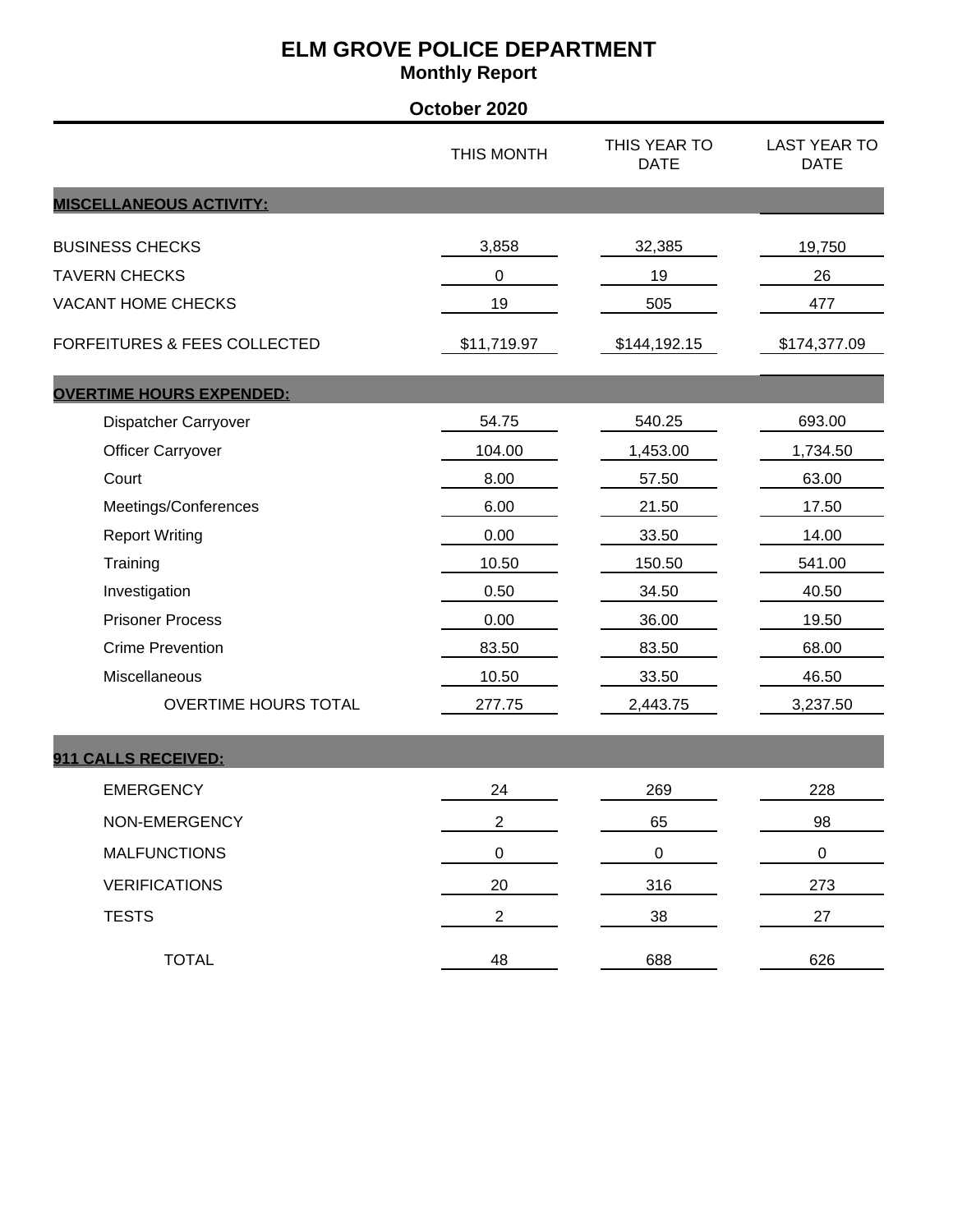| November 2020                           |                           |                             |                                    |  |
|-----------------------------------------|---------------------------|-----------------------------|------------------------------------|--|
|                                         | THIS MONTH                | THIS YEAR TO<br><b>DATE</b> | <b>LAST YEAR TO</b><br><b>DATE</b> |  |
| <b>MISCELLANEOUS ACTIVITY:</b>          |                           |                             |                                    |  |
| <b>BUSINESS CHECKS</b>                  | 3,430                     | 35,815                      | 20,685                             |  |
| <b>TAVERN CHECKS</b>                    | 4                         | 23                          | 27                                 |  |
| <b>VACANT HOME CHECKS</b>               | 25                        | 530                         | 486                                |  |
| <b>FORFEITURES &amp; FEES COLLECTED</b> | \$10,299.36               | \$154,491.51                | 189,869.17<br>$\frac{1}{2}$        |  |
| <b>OVERTIME HOURS EXPENDED:</b>         |                           |                             |                                    |  |
| Dispatcher Carryover                    | 45.75                     | 586.00                      | 756.75                             |  |
| <b>Officer Carryover</b>                | 191.50                    | 1,644.50                    | 1,870.50                           |  |
| Court                                   | 5.00                      | 62.50                       | 70.50                              |  |
| Meetings/Conferences                    | 0.00                      | 21.50                       | 26.50                              |  |
| <b>Report Writing</b>                   | 2.00                      | 35.50                       | 17.00                              |  |
| Training                                | 16.00                     | 166.50                      | 559.00                             |  |
| Investigation                           | 10.00                     | 44.50                       | 57.00                              |  |
| <b>Prisoner Process</b>                 | 9.00                      | 45.00                       | 31.50                              |  |
| <b>Crime Prevention</b>                 | 0.00                      | 83.50                       | 68.00                              |  |
| Miscellaneous                           | 0.00                      | 33.50                       | 46.50                              |  |
| <b>OVERTIME HOURS TOTAL</b>             | 279.25                    | 2,723.00                    | 3,503.25                           |  |
| 911 CALLS RECEIVED:                     |                           |                             |                                    |  |
| <b>EMERGENCY</b>                        | 23                        | 292                         | 244                                |  |
| NON-EMERGENCY                           | $\overline{7}$            | 72                          | 104                                |  |
| <b>MALFUNCTIONS</b>                     | $\pmb{0}$                 | $\mathsf 0$                 | $\pmb{0}$                          |  |
| <b>VERIFICATIONS</b>                    | 29                        | 345                         | 292                                |  |
| <b>TESTS</b>                            | $\ensuremath{\mathsf{3}}$ | 41                          | 28                                 |  |
| <b>TOTAL</b>                            | 62                        | 750                         | 668                                |  |